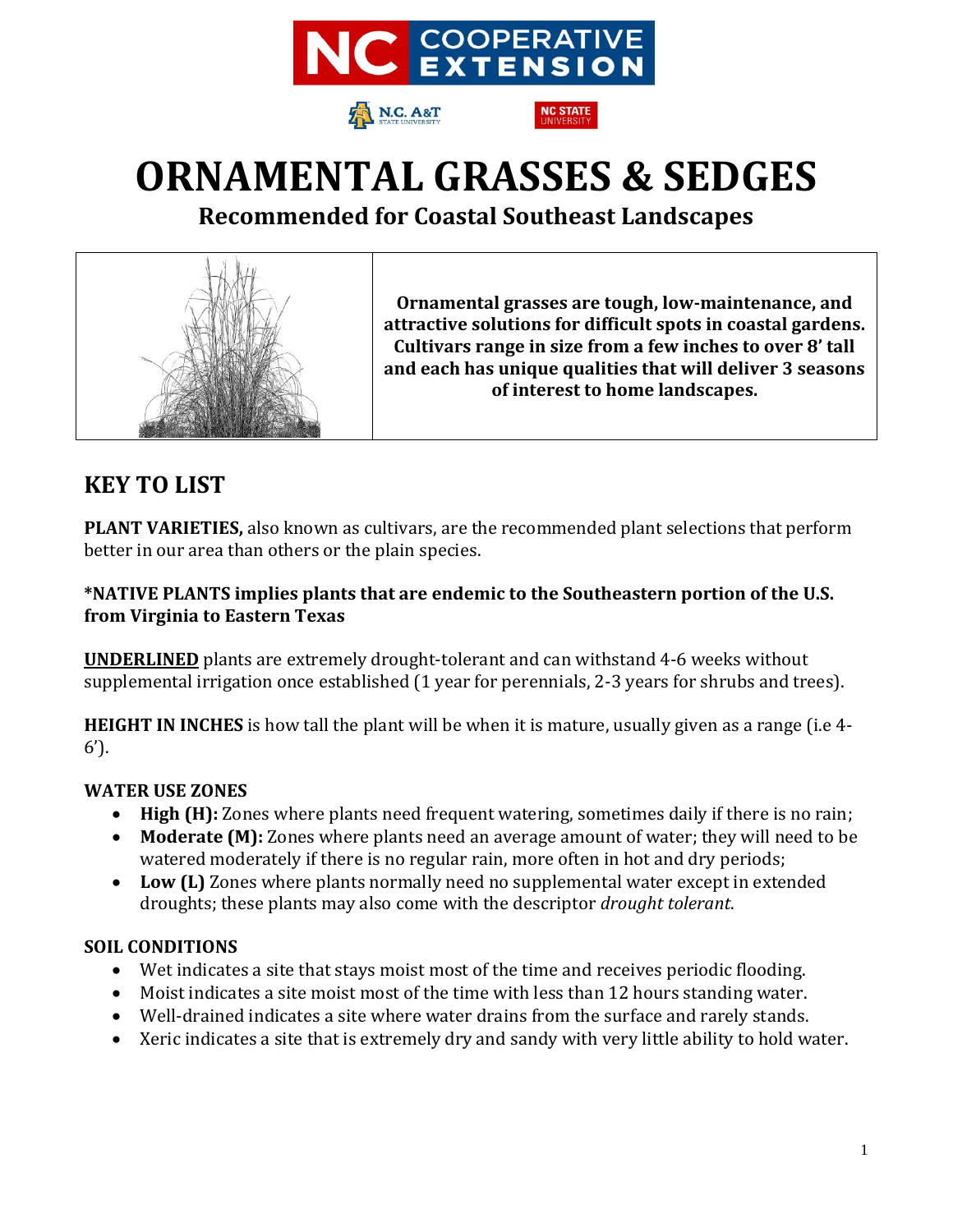**EXPOSURE** refers to the amount of sunlight a site receives as follows:

- **Full sun** indicates a site that receives at 6+ hours of direct sun each day;
- **Part sun** indicates a site that receives 4-6 hours of sunlight;
- **Part shade** indicates a site that receives 1-3 hours of direct sunlight each day;
- **Full shade** indicates a site that receives no direct sun all day.

#### **UNDERSTANDING EXPSOURE RANGES**:

- **Sun-pt. shade**: plant will perform best if given afternoon shade
- **Pt. shade-shade**: plant needs some direct morning sunlight exposure, but should be in shade by noon.

| <b>Common Name</b>         | <b>Botanical Name</b>      | Water<br>Use<br>Zone | Height (in) | <b>Cultivars</b>                                      | <b>Exposure</b> |
|----------------------------|----------------------------|----------------------|-------------|-------------------------------------------------------|-----------------|
| <b>Feather Reed Grass</b>  | Calamagrostis brachytricha | $H-L$                | $48 - 60$   |                                                       | Sun-Pt. Shade   |
| River Oats*                | Chasmanthum latifolium     | $H-L$                | $24 - 36$   |                                                       | Sun-Shade       |
| <b>Blue Love Grass</b> *   | Eragrostis elliottii       | M, L                 | 36-48       | <b>Wind Dancer</b>                                    | Sun             |
| Purple Love Grass*         | Eragrostis spectabilis     | M, L                 | $6 - 12$    |                                                       | Sun             |
| <b>Maiden Grass</b>        | Miscanthus sinensis        | $H-L$                | Varies      | Little Kitten,<br>Gold Breeze,<br>Bandwidth           | Sun-Pt. Shade   |
| Muhly Grass*               | Muhlenbergia capillaris    | M, L                 | 36-48       | Pink,<br>White Cloud                                  | Sun             |
| Blue sand switchgrass      | Panicum amarum             | L                    | $48 - 60$   | Dewey Blue                                            | Sun             |
| Panic Grass*               | Panicum virgatum           | M, L                 | Varies      | Thunderclound,<br>Prairie Sky,<br><b>Dallas Blues</b> | Sun             |
| <b>Fountain Grass</b>      | Pennisetum alopecuroides   | $H-L$                | Varies      | Cassian,<br>Foxtrot,<br>Hameln                        | Sun-Pt. Shade   |
| <b>Tall Fountain Grass</b> | Pennisetum orientale       | $H-L$                | Varies      | <b>Karley Rose</b>                                    | Sun-Pt. Shade   |
| Little Bluestem*           | Schizachyrium scoparium    | M, L                 | 24-36       | Blaze,<br>Prairie Blues,<br>The Blues                 | Sun             |
| Indian Grass*              | Sorghastrum nutans         | $H-L$                | 36-48       | <b>Indian Steel</b>                                   | Sun             |

## **Warm Season Grasses**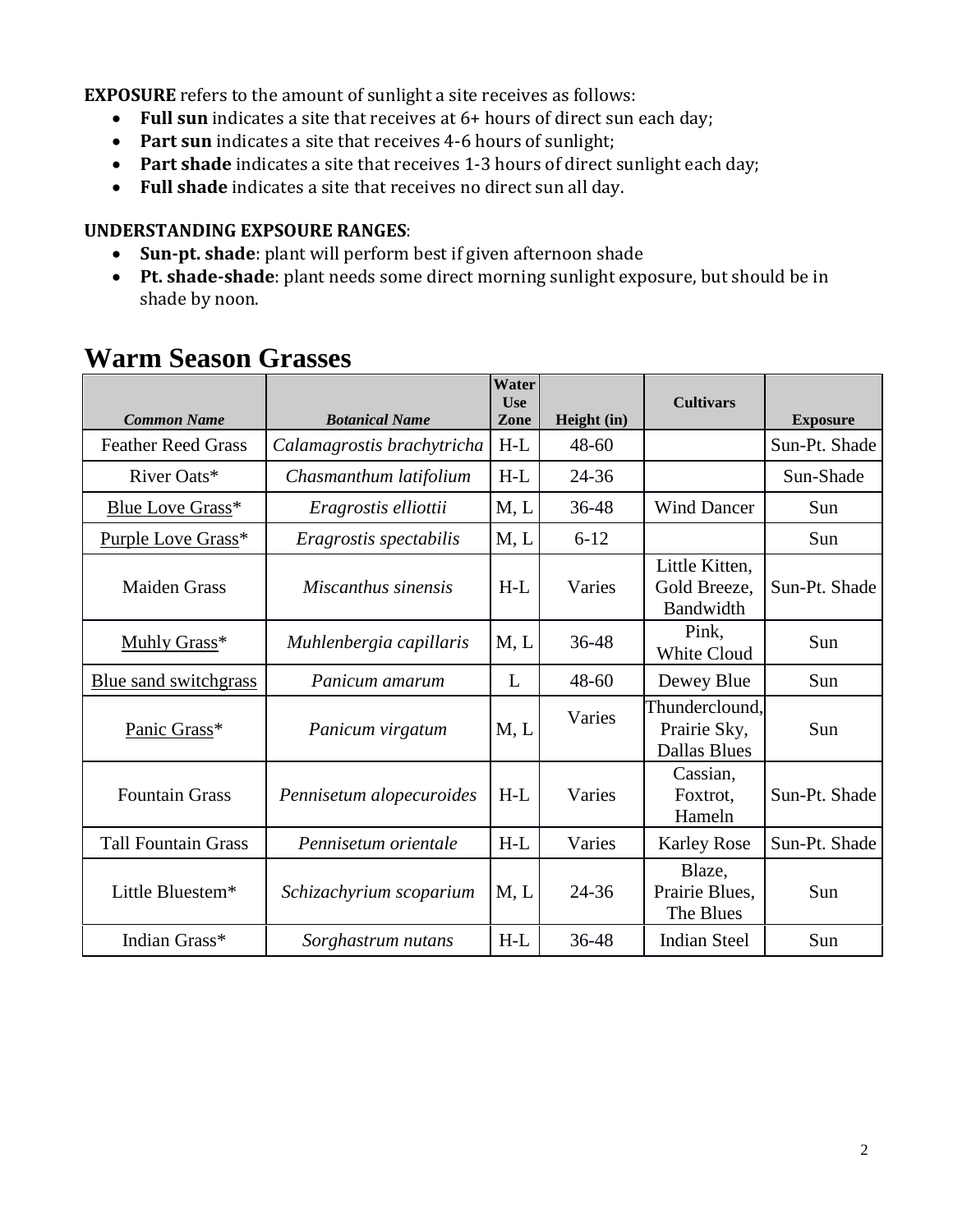## **Cool Season Sedges**

| <b>Common Name</b> | <b>Botanical Name</b> | <b>Water</b><br><b>Use</b><br>Zone | Height (in) | <b>Cultivars</b> | <b>Exposure</b> |
|--------------------|-----------------------|------------------------------------|-------------|------------------|-----------------|
| Appalachian Sedge* | Carex appalachia      | M, L                               | $12 - 18$   |                  | Pt. Shade-Shade |
| Cherokee Sedge*    | Carex cherokeensis    | $H-L$                              | $12 - 18$   |                  | Sun-Pt. Shade   |
| Gray's Sedge*      | Carex grayi           | H, M                               | $24 - 36$   |                  | Sun-Pt. Shade   |
| Bunny blue sedge*  | Carex laxiculmis      | H, M                               | $6 - 12$    | Hobb             | Pt. Shade-Shade |
| Hop sedge*         | Carex lupulina        | H, M                               | $24 - 36$   |                  | Sun-Pt. Shade   |

*Prepared by Charlotte Glen, Horticultural Agent, North Carolina Cooperative Extension* **Updated, Fall 2017 by Sam Marshall, Horticultural Agent, NC Cooperative Extension Fred and Elizabeth Mina, Extension Master Gardener Volunteers**

## **Learn More with these Online Resources!**

**NC Cooperative Extension Plant Database plants.ces.ncsu.edu/**

**NC Cooperative Extension Gardening Portal**

**for all your garden, lawn and landscape needs:**

**gardening.ces.ncsu.edu/**

## **VISIT US IN BRUNSWICK COUNTY!**

**Brunswick County Cooperative Extension & Botanical Garden Brunswick County Government Complex 25 Referendum Drive Bolivia, NC 28422 (910) 253-2610 brunswick.ces.ncsu.edu Office Hours: 8:30 a.m. - 5:00 p.m. Monday - Friday**



# **Brunswick Botanical Garden & Information Hotline**

To see plants that grow in Coastal Southeast NC, visit the **Brunswick Botanical Garden** behind the Brunswick County Cooperative Extension (BCCES) Offices. It is free and open daylight hours, 7 days a week. The garden and associated programs are managed by CES horticultural staff in conjunction with trained Extension Master Gardener Volunteers.

For questions about plant selection and maintenance, lawn care, vegetable gardening, plant disease and pest problems, visit or call the BCCES **Information Hotline**. Staffed by trained